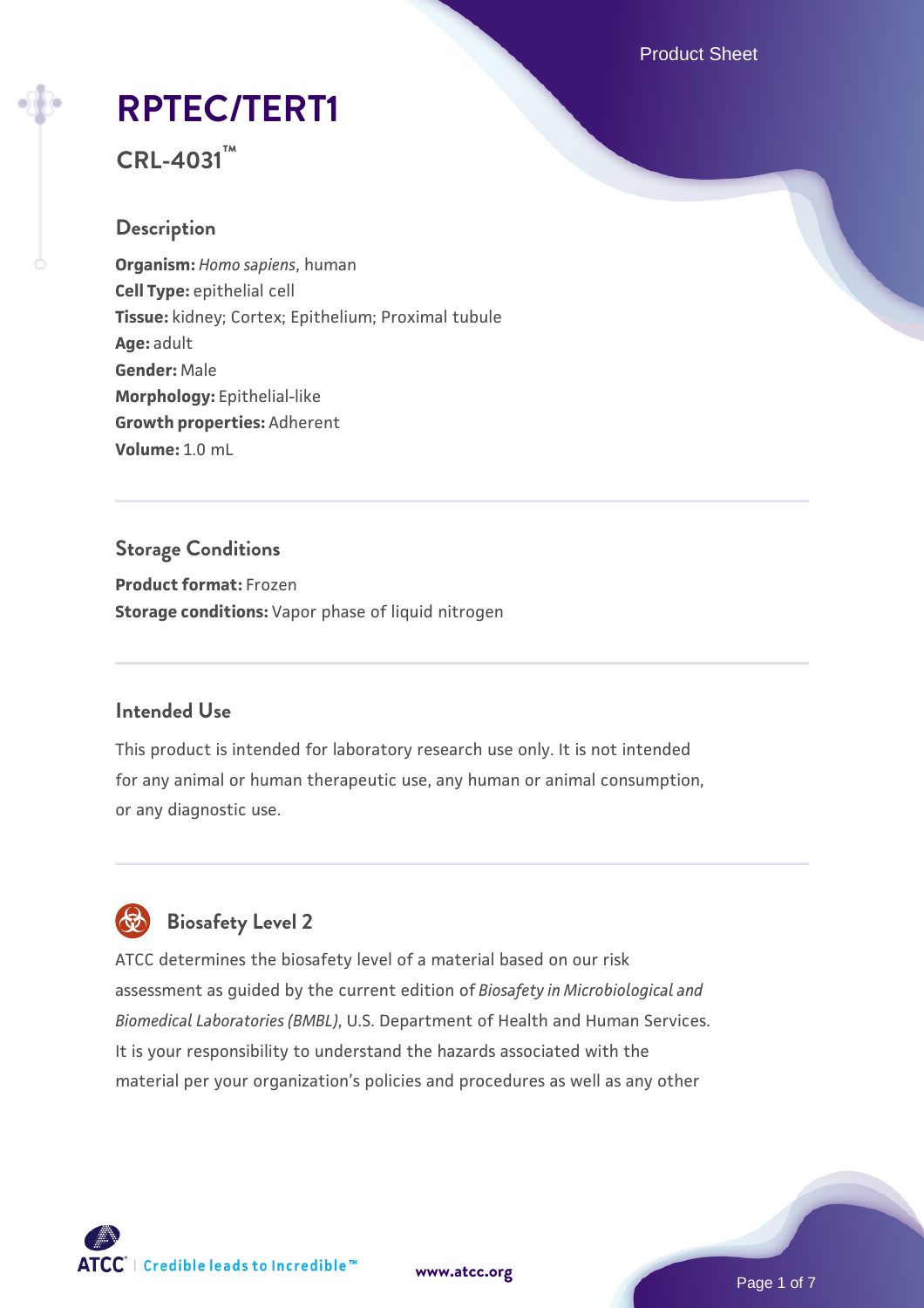applicable regulations as enforced by your local or national agencies.

Cells contain SV40 sequences

ATCC highly recommends that appropriate personal protective equipment is always used when handling vials. For cultures that require storage in liquid nitrogen, it is important to note that some vials may leak when submersed in liquid nitrogen and will slowly fill with liquid nitrogen. Upon thawing, the conversion of the liquid nitrogen back to its gas phase may result in the vial exploding or blowing off its cap with dangerous force creating flying debris. Unless necessary, ATCC recommends that these cultures be stored in the vapor phase of liquid nitrogen rather than submersed in liquid nitrogen.

# **Certificate of Analysis**

For batch-specific test results, refer to the applicable certificate of analysis that can be found at www.atcc.org.

# **Growth Conditions**

**Temperature:** 37°C **Atmosphere: 95% Air, 5% CO<sub>2</sub>** 

# **Handling Procedures**

### **Unpacking and storage instructions:**

- 1. Check all containers for leakage or breakage.
- 2. Remove the frozen cells from the dry ice packaging and immediately place the cells at a temperature below -130°C, preferably in liquid

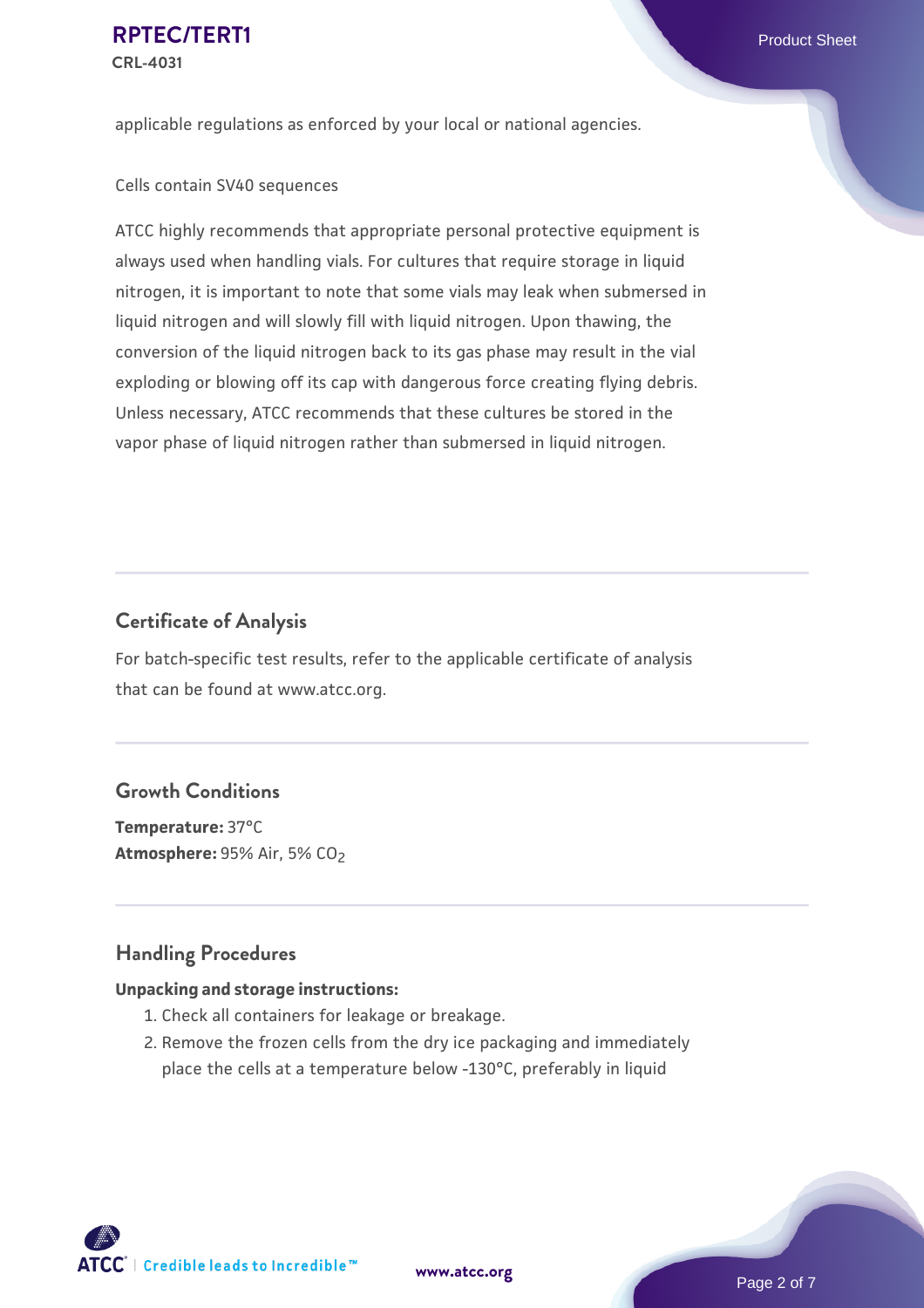nitrogen vapor, until ready for use.

**Complete medium:** The base medium for this cell line is ATCC-formulated DMEM:F12 Medium (ATCC® [30-2006](https://www.atcc.org/products/30-2006)™).

To make the complete growth medium, add hTERT RPTEC Growth Kit (ATCC® [ACS-4007](https://www.atcc.org/products/acs-4007)™) to the base medium. The final concentration for each growth kit component in the complete hTERT immortalized RPTEC growth medium is as follows:

- 5 pM triiodo-L-thyronine
- 10 ng/mL recombinant human EGF
- 3.5 µg/mL ascorbic acid
- 5.0 µg/mL human transferrin
- $-5.0 \mu q/mL$  insulin
- $\,$   $\,$  25 ng/mL prostaglandin E $_1$
- 25 ng/mL hydrocortisone
- 8.65 ng/mL sodium selenite
- 1.2 mg/mL sodium bicarbonate

**Required but not supplied:** G418 solution MUST be added to the above medium to a final concentration of 0.1 mg/mL G418 to maintain the selective pressure for immortalization

**Note:** Do not filter complete medium.

This medium is formulated for use with a 5%  $CO<sub>2</sub>$  in air atmosphere.

#### **Handling Procedure:**

To ensure the highest level of viability, thaw the vial and initiate the culture as soon as possible upon receipt. If storage of the frozen culture is necessary upon arrival, store the vial in liquid nitrogen vapor phase and **NOT** at -70°C. Storage at -70°C will result in loss of viability.

1. Prepare a 25 cm<sup>2</sup> or a 75 cm<sup>2</sup> culture flask containing the recommended complete culture medium. Prior to the addition of the vial contents, the vessel containing the growth medium should be placed in the incubator for at least 15 minutes to allow the medium to reach its normal pH (7.0 to 7.6) and to avoid excessive alkalinity of the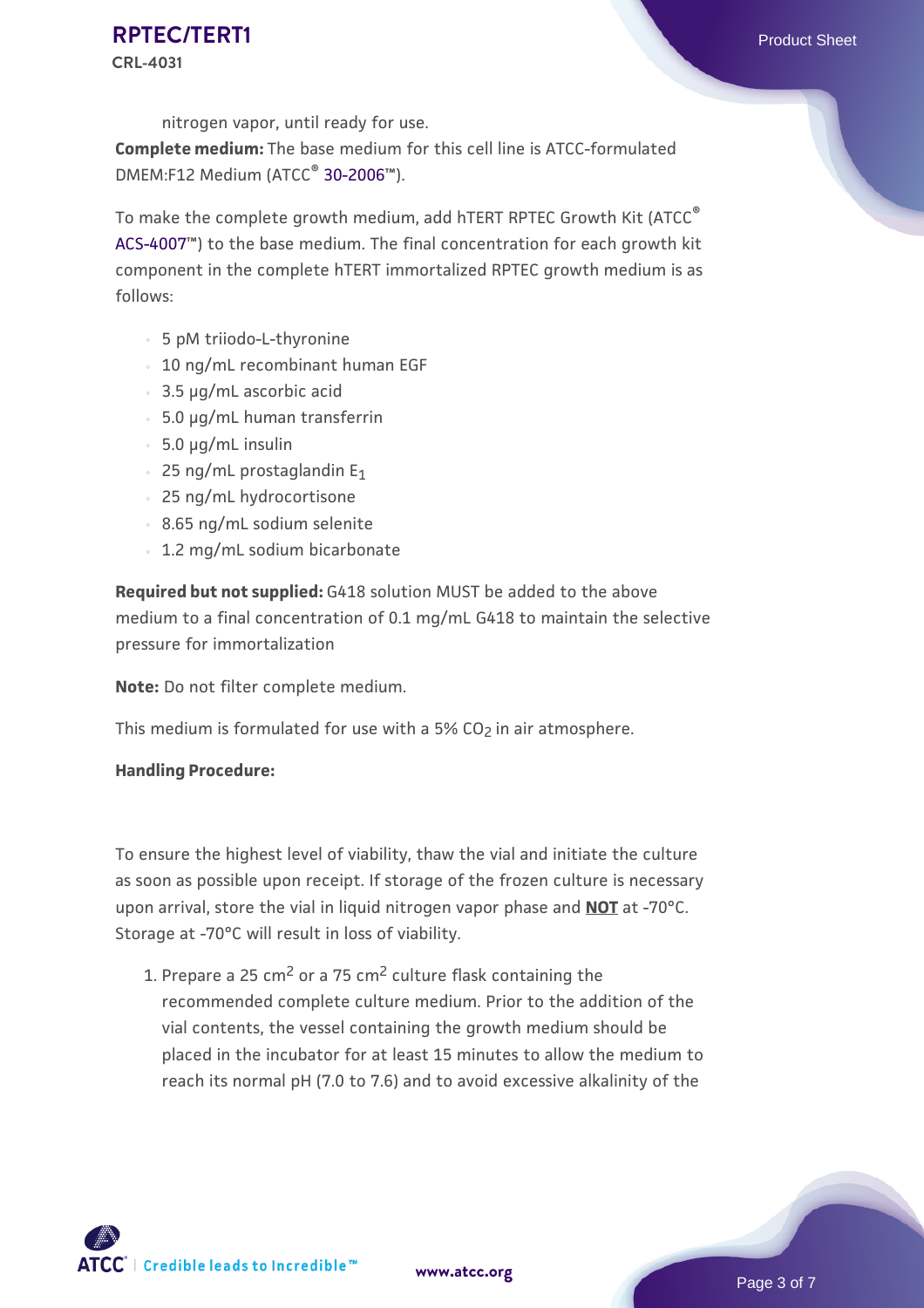medium during recovery of the cells.

- 2. Thaw the vial by gentle agitation in a 37°C water bath. To reduce the possibility of contamination, keep the O-ring and cap out of the water. Thawing should be rapid (approximately 2 minutes).
- 3. Remove the vial from the water bath as soon as the contents are thawed, and decontaminate by dipping in or spraying with 70% ethanol. All operations from this point on should be carried out under strict aseptic conditions.
- 4. Transfer the vial contents to a centrifuge tube containing 9.0 mL of complete culture medium and centrifuge the cell suspension at approximately 250 x *g* for 5 to 7 minutes.
- 5. Discard the supernatant and resuspend the cells in fresh growth medium (see the batch-specific information for the recommended dilution ratio). Add this suspension to the prepared culture vessel.
- 6. Incubate the culture at 37°C in a suitable incubator.
- $7.$  A 5% CO $_2$ /95% air atmosphere is recommended if using the medium  $\,$ described on this product sheet.

#### **Subculturing procedure:**

Volumes are given for a 75 cm2 flask; proportionally reduce or increase amount of dissociation medium for culture vessels of other sizes.

- 1. Subculture when the culture is about 90% confluence. Expected cell yield is between 1.5 x 10<sup>5</sup> and 2 x 10<sup>5</sup> viable cells/cm<sup>2</sup>.
- 2. Remove and discard culture medium.
- 3. Add 2.0 to 3.0 mL of Trypsin-EDTA for Primary Cells (ATCC PCS-999-003) to the flask and observe cells under an inverted microscope until the cell layer is dispersed (usually within 3 to 8 minutes). **Note:** To avoid clumping do not agitate the cells by hitting or shaking the flask while waiting for the cells to detach. Place at 37°C to facilitate dispersal.
- To stop trypsinization, add 2.0 to 3.0 mL of 0.1% Soybean Trypsin 4. Inhibitor and aspirate cells by gently pipetting.
- 5. Transfer cell suspension to a 15-mL centrifuge tube and spin at approximately 250 x *g* for 5 to 10 minutes.
- 6. Discard supernatant and resuspend cells in fresh growth medium. Add appropriate aliquots of the cell suspension to new culture vessels. An inoculum of 4 to 6  $\times$  10<sup>4</sup> viable cells/cm<sup>2</sup> is recommended.
- 7. Incubate cultures at 37°C.

**Subcultivation ratio:** A subcultivation ratio of 1:3 to 1:4 is recommended.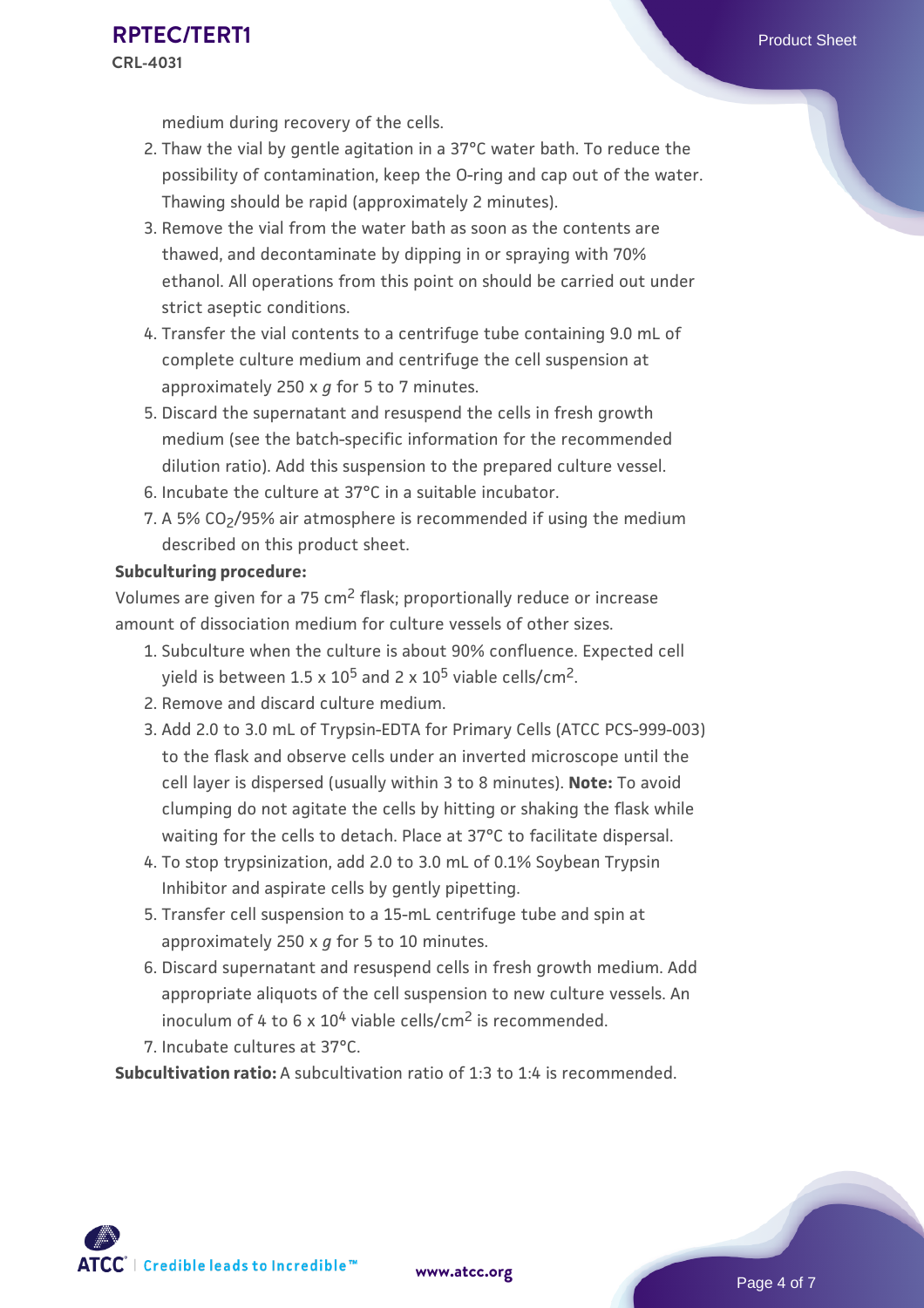#### **Medium renewal:** 2 to 3 times weekly

**Note:** For more information on enzymatic dissociation and subculturing of cell lines consult Chapter 13 in Culture Of Aminal Cells: A Manual of Basic Techniques by R. Ian Freshney, 5th edition, published by Wiley-Liss, N.Y., 2005. **Reagents for cryopreservation:** Complete culture medium + 10% DMSO **Storage temperature:** liquid nitrogen vapor phase

# **Material Citation**

If use of this material results in a scientific publication, please cite the material in the following manner: RPTEC/TERT1 (ATCC CRL-4031)

# **References**

References and other information relating to this material are available at www.atcc.org.

# **Warranty**

The product is provided 'AS IS' and the viability of ATCC® products is warranted for 30 days from the date of shipment, provided that the customer has stored and handled the product according to the information included on the product information sheet, website, and Certificate of Analysis. For living cultures, ATCC lists the media formulation and reagents that have been found to be effective for the product. While other unspecified media and reagents may also produce satisfactory results, a change in the ATCC and/or depositor-recommended protocols may affect the recovery, growth, and/or function of the product. If an alternative medium formulation or reagent is used, the ATCC warranty for viability is no longer valid. Except as expressly set forth herein, no other warranties of any kind are provided, express or implied, including, but not limited to, any implied

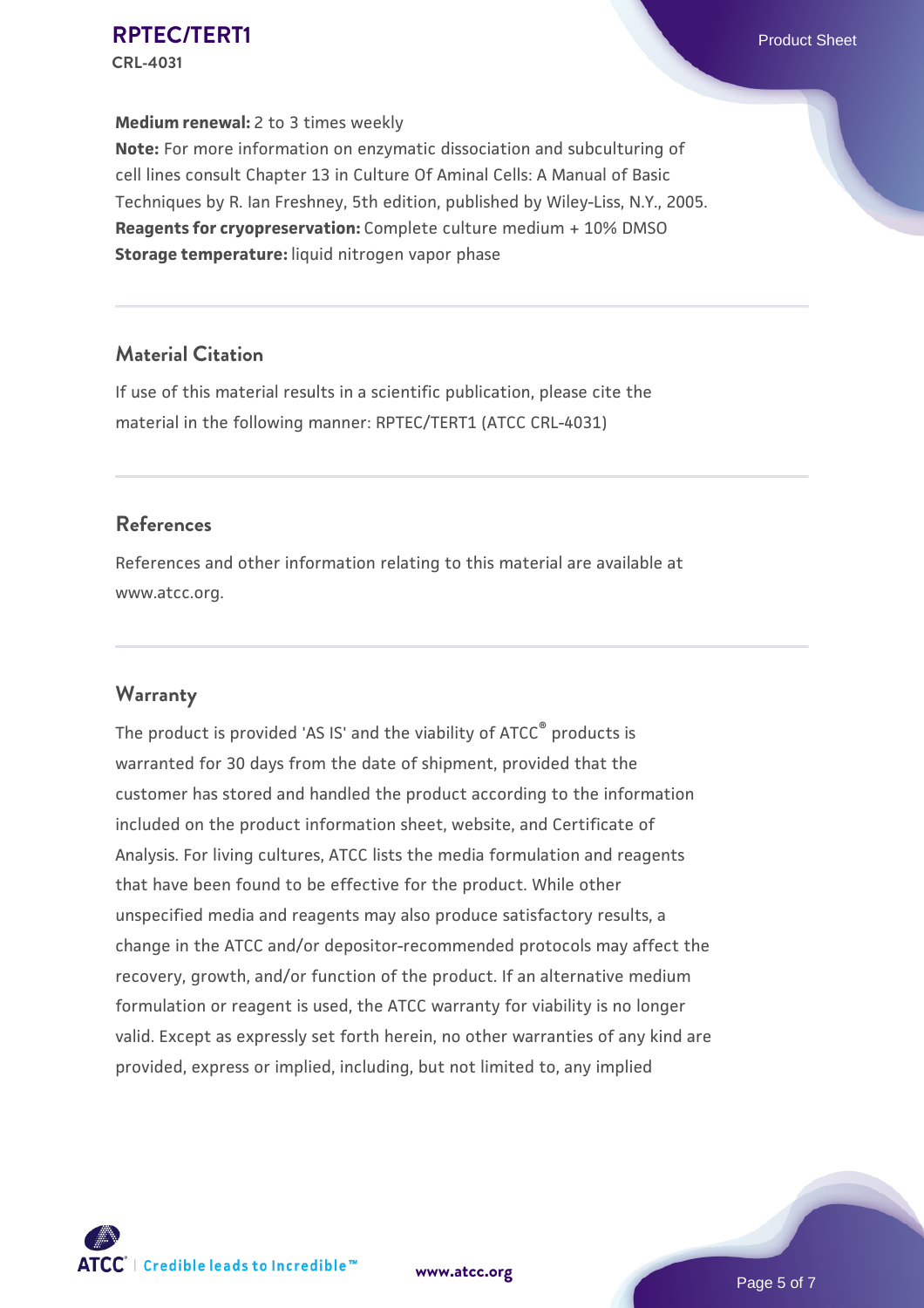warranties of merchantability, fitness for a particular purpose, manufacture according to cGMP standards, typicality, safety, accuracy, and/or noninfringement.

# **Disclaimers**

This product is intended for laboratory research use only. It is not intended for any animal or human therapeutic use, any human or animal consumption, or any diagnostic use. Any proposed commercial use is prohibited without a license from ATCC.

While ATCC uses reasonable efforts to include accurate and up-to-date information on this product sheet, ATCC makes no warranties or representations as to its accuracy. Citations from scientific literature and patents are provided for informational purposes only. ATCC does not warrant that such information has been confirmed to be accurate or complete and the customer bears the sole responsibility of confirming the accuracy and completeness of any such information.

This product is sent on the condition that the customer is responsible for and assumes all risk and responsibility in connection with the receipt, handling, storage, disposal, and use of the ATCC product including without limitation taking all appropriate safety and handling precautions to minimize health or environmental risk. As a condition of receiving the material, the customer agrees that any activity undertaken with the ATCC product and any progeny or modifications will be conducted in compliance with all applicable laws, regulations, and guidelines. This product is provided 'AS IS' with no representations or warranties whatsoever except as expressly set forth herein and in no event shall ATCC, its parents, subsidiaries, directors, officers, agents, employees, assigns, successors, and affiliates be liable for indirect, special, incidental, or consequential damages of any kind in connection with or arising out of the customer's use of the product. While reasonable effort is made to ensure authenticity and reliability of materials on deposit, ATCC is not liable for damages arising from the misidentification or misrepresentation of such materials.



**[www.atcc.org](http://www.atcc.org)**

Page 6 of 7